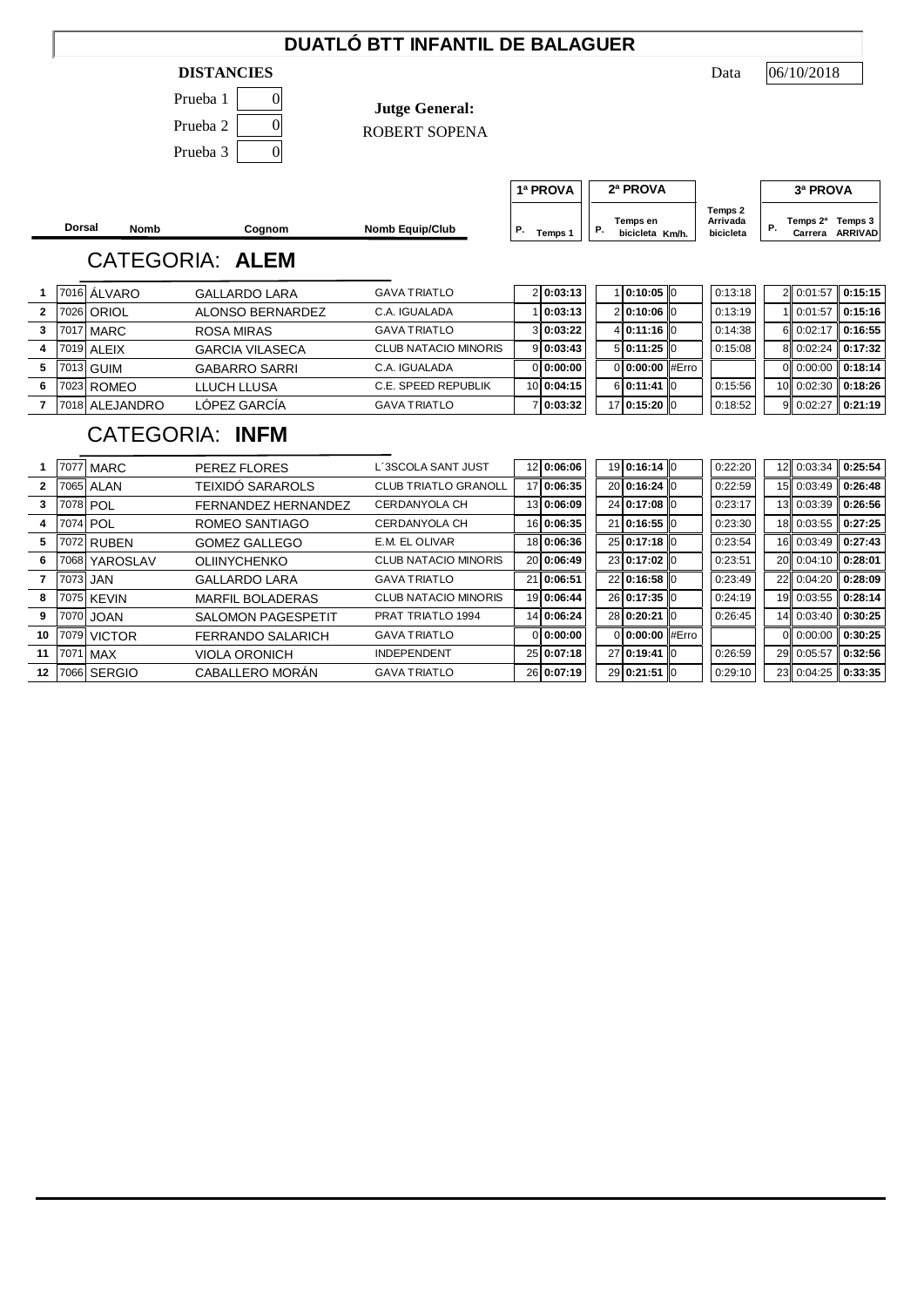## **DUATLÓ BTT INFANTIL DE BALAGUER**

#### **DISTANCIES** Data

| PROVA <sub>1</sub> | C |
|--------------------|---|
| PROVA <sub>2</sub> | C |
| PROVA <sub>3</sub> |   |

**Jutge General:**

ROBERT SOPENA

**Dorsal Nomb Cognons Nomb Equip/Club P.** Temps 1 **P.**  $T_{\text{emps 1}}$   $\begin{vmatrix} P. & \text{bicicleta} & \text{Km/h} \end{vmatrix}$  bicicleta  $\begin{vmatrix} P. & \text{bicicleta} \end{vmatrix}$ **Temps 3 Km/h. Arrivada P. Temps 2ª Carrera 1ª PROVA 2ª PROVA 3ª PROVA Temps 2 Arrivada bicicleta**

# CATEGORIA: **ALEF**

|           | 7006 ZOE    | ESCOBAR BADIA       | C.E. SPEED REPUBLIK  | 4 0:03:23  | 310:10:4310     | 0:14:06 |  | $4\text{ }0.02:10\text{ }0.16:16$ |
|-----------|-------------|---------------------|----------------------|------------|-----------------|---------|--|-----------------------------------|
|           | 7008 MARIA  | RODRÍGUEZ GÓMEZ     | CERDANYOLA CH        | 6 0:03:26  | 710:11:4810     | 0:15:14 |  | 3 0:02:02 0:17:16                 |
|           | 7005 INGRID | ALSINA VEREDAS      | CLUB NATACIO MINORIS | 5 0:03:23  | 8 0:11:50 0     | 0:15:13 |  | 7 0:02:23 0:17:36                 |
|           | 7004 ABRIL  | FFRNANDEZ HERNANDEZ | CERDANYOLA CH        | 8 0:03:34  | 9 0:12:01 0     | 0:15:35 |  | $5$   0:02:14   0:17:49           |
|           | 7009 BLANCA | RODRIGUEZ BORRALLO  | <b>GAVA TRIATLO</b>  | 0 0:00:00  | 0 0:00:00 #Erro |         |  | 0 0:00:00 0:19:22                 |
| 7001 IRIA |             | ROMEO SANTIAGO      | CERDANYOLA CH        | 11 0:04:16 | 14 0:13:47 0    | 0:18:03 |  | $11$   0:03:02   0:21:05          |

## CATEGORIA: **INFF**

|   |      | 7059 LAIA         | <b>BOSCH BALLUS</b>     | TEAM CALELLA TRIATHL    | 0 0:00:00  | 0 0:00:00 #Erro |         |                    | 0 0:00:00 0:22:44  |
|---|------|-------------------|-------------------------|-------------------------|------------|-----------------|---------|--------------------|--------------------|
|   |      | 7056 CARLA        | <b>BISBAL BELENGUER</b> | C.A. IGUALADA           | 15 0:06:30 | 11 0:12:38 10   | 0:19:08 | 17 0:03:51         | 0:22:59            |
|   |      | 7062 ABRIL        | ESTRADÉ MORAGAS         | L´3SCOLA SANT JUST      | 22 0:07:02 | 10 0:12:16 0    | 0:19:18 |                    | 25 0:04:28 0:23:46 |
|   | 7057 | <b>ARIADNA</b>    | <b>BLANCO SOLE</b>      | <b>INDEPENDENT</b>      | 24 0:07:15 | 12 0:12:42 0    | 0:19:57 |                    | 24 0:04:27 0:24:24 |
|   |      | 7055 CARLA        | CIRUELOS DE LA FUENTE   | <b>GAVA TRIATLO</b>     | 23 0:07:14 | 13 0:13:38 0    | 0:20:52 |                    | 21 0:04:13 0:25:05 |
| 6 |      | 7060 JANA         | ABADAL GINESTA          | L´3SCOLA SANT JUST      | 27 0:07:40 | 15 0:14:32 0    | 0:22:12 | 27 0:04:39 0:26:51 |                    |
|   |      | 7054 ALESSANDRA M | RIVASPLATA GAVIDIA      | <b>GAVA TRIATLO</b>     | 28 0:08:04 | 16 0:14:34 0    | 0:22:38 |                    | 26 0:04:37 0:27:15 |
| 8 |      | 7061 ALBA         | <b>PANIAGUA VIDAL</b>   | C.E. ESCOLA FES TRI TIA | 29 0:09:00 | 18 0:15:42 0    | 0:24:42 | 28 0:05:21         | 0:30:03            |

06/10/2018